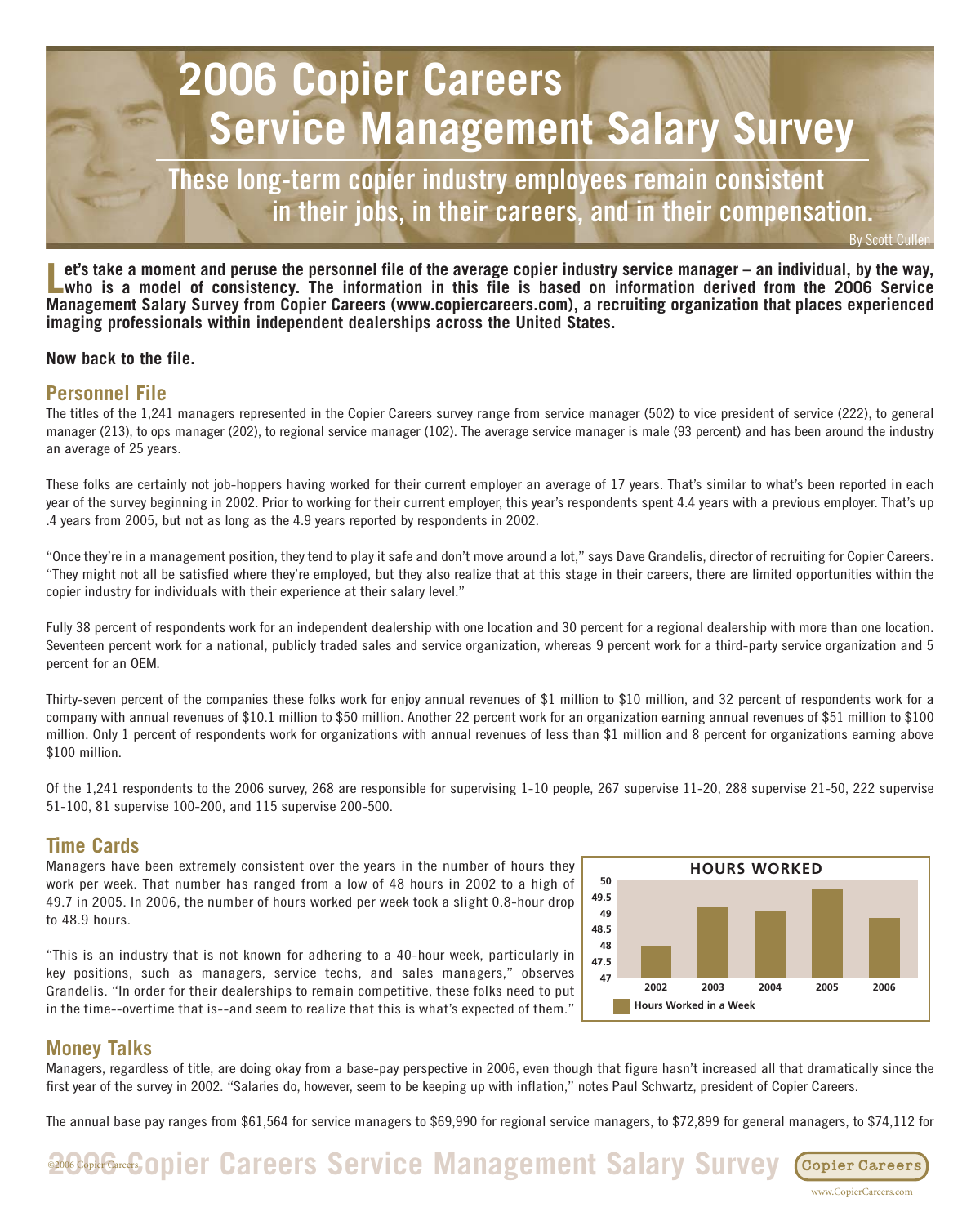vice presidents of service, to \$74,169 for ops managers. For the most part, those salaries represent modest increases over 2005, ranging from a low of \$354 for general managers to a high of \$1,134 for service managers. On the downside, regional service managers are earning on average \$8 less in 2006 than they reported in 2005.

# **Bonus Information**

Fully 68 percent of respondents say they earn a bonus for personal performance, 51 percent for company profit sharing, and 44 percent for project milestone completion. Twelve percent earn a bonus for certification/training. Fifteen percent of respondents report they don't earn a bonus.

Overall, noncash and indirect cash rewards for all titles average \$18,201 in 2006, an increase of \$303 from last year, but well below the \$28,121 respondents enjoyed in 2002.





The most popular noncash and indirect cash rewards are healthcare (98 percent); followed by company car or car allowance (71 percent); 401(k) Match (35 percent); and company-paid modem, cable, or DSL lines (34 percent). Rounding out the rewards are stock purchase plans (19 percent), tuition

reimbursement (10 percent), and further education/training (7 percent). Barely a blip on managers' reward screens are day care or day care subsidies (2 percent) and sabbatical/extended vacation (1 percent).

Respondents lucky enough to earn stock options (most likely those in publicly traded sales and service organizations) report that the current value of those options in 2006 was \$6,999, identical to last year. Compare that to 2002 when their stock options were valued at \$53,234. Similarly, when asked to estimate the value of all options held, both vested and unvested, no matter when they were granted, the 2002 group estimated their value at

\$72,345. In 2006, that figure fell to \$17,320, which is \$3,882 less than the \$21,202 reported in 2005.

"But that's nowhere near the drop stock options took in 2003 when they fell \$54,691 from the previous year," reports Schwartz. "I think that served as a wake-up call to these guys and is one of the reasons bonus opportunities have became so important to these folks after 2003."



# **What Matters Most...**

When asked what matters most to them about their jobs, the overwhelming response was bonus opportunities (89 percent). Rounding out the top six responses to that question were benefits (88 percent), financial stability of the company (75 percent), base pay (72 percent), job stability (54 percent), and prestige/reputation of the company (47 percent).

![](_page_1_Figure_14.jpeg)

#### ©2006 Copier Careers **2006 Copier Careers Service Management Salary Survey** Copier Careers

www.CopierCareers.com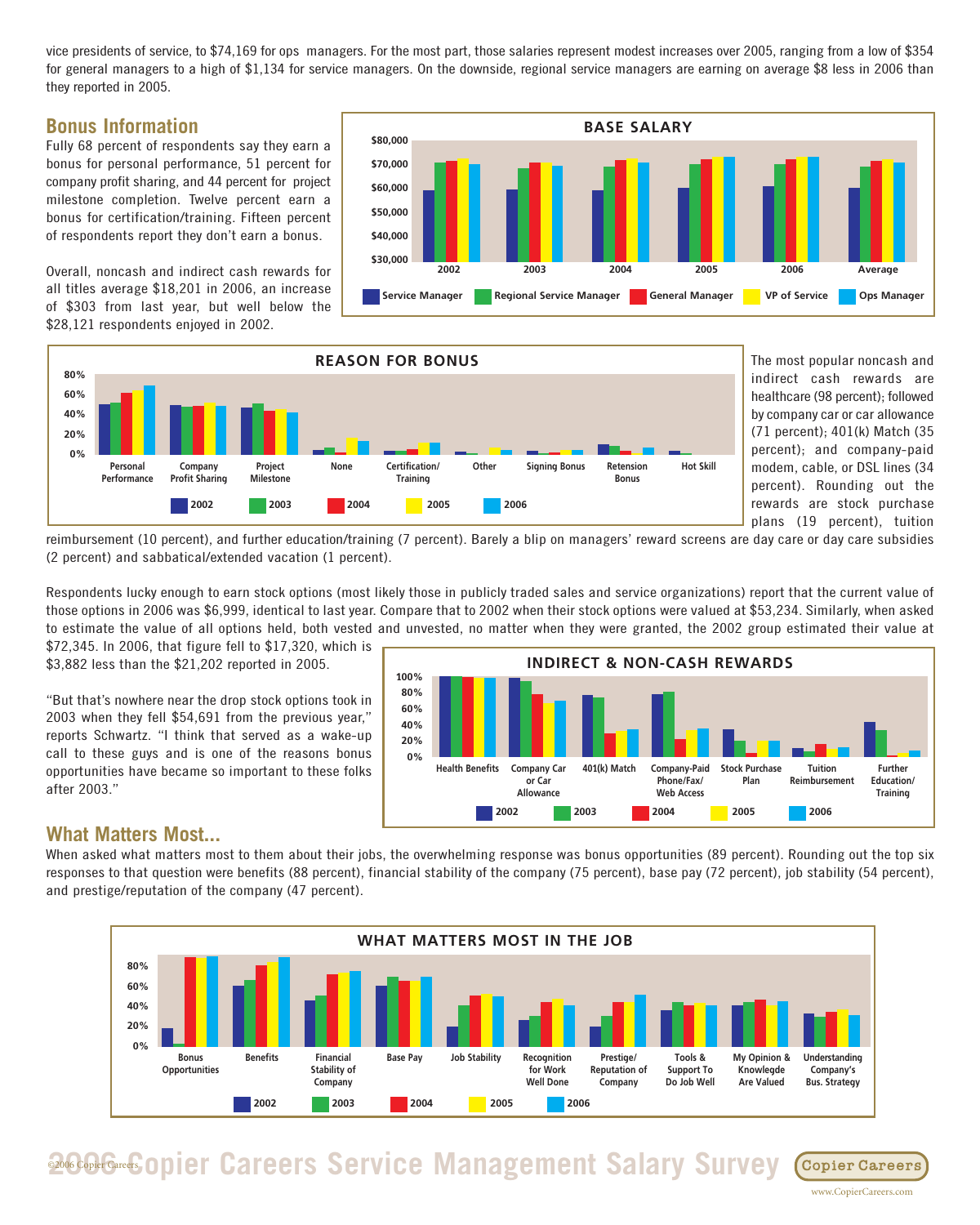"Money does matter to these folks, but they are also concerned with the well-being of the company that employs them. Consequently, they want to work for a financially stable organization," says Schwartz.

Also ranking in the top 10 things that matter most were "my opinion and knowledge are valued" (44 percent), recognition for work well done (42 percent), having the tools and support to do the job well (42 percent), and understanding the company's business strategy (35 percent).

Looking back to 2002, the top six responses were benefits (62 percent), base pay (61 percent), financial stability of the company (44 percent), "my opinion and knowledge are valued" (42 percent), having the tools and support to do the job well (34 percent), and understanding the company's business strategy (32 percent). Rounding out the top 10 in 2002 were telecommuting/work at home (31 percent), recognition for work well done (29 percent), potential for promotion (29 percent), and stock options (28 percent).

"Certain priorities have indeed changed," observes Schwartz. "Nowhere is that more evident than bonuses, which were cited by 89 percent of respondents in 2006, but only 19 percent in 2002."

# **They Can't Get No Satisfaction**

So, how satisfied are they with their overall compensation package? Fewer respondents are dissatisfied or very dissatisfied compared to the first two years of the survey. This year, just 16 percent are dissatisfied and 9 percent are very dissatisfied with their total compensation package. Compare that to the first year of the survey when 20 percent were dissatisfied and 10 percent were very dissatisfied. This year, 15 percent feel very satisfied, 21 percent feel satisfied, and 39 percent are neutral. Back in 2002, 21 percent were very satisfied, 29 percent were satisfied, and only 20 percent were neutral.

"Although 25 percent of respondents aren't all that happy with their compensation, still an overwhelming majority, if you factor in the neutrals, seem to feel okay about their compensation," says Schwartz. "It is interesting, however, to see how the number of respondents who feel neutral about their compensation has nearly doubled since 2002."

"These are veteran people and know what pressures their employers and the industry are under. So even though they'd prefer to be making more money, they tend to accept the fact that, in many respects, they've hit the ceiling for that position," adds Grandelis.

When asked how content they are with all aspects of their job, 17 percent report being very satisfied, and 23 percent feel satisfied. Both of those responses are down 2 percent from 2005. Another 27 percent feel neutral, up 4 percent from last year. Fully 21 percent are dissatisfied, and 12 percent are very dissatisfied, the same percentages as in 2005.

The industry had a lot more very satisfied and satisfied managers in 2002, 34 percent and 22 percent, respectively. Also that year, only 3 percent were very dissatisfied and 20 percent dissatisfied. Meanwhile, 21 percent said they felt neutral about all aspects of their jobs.

![](_page_2_Figure_10.jpeg)

![](_page_2_Figure_11.jpeg)

Looking at the dissatisfaction levels, which represent about 33 percent of respondents, Schwartz comments, "I talk to a lot of people in other industries, so it's not just the copier industry. It's the nature of every business."

![](_page_2_Figure_13.jpeg)

# **Just Looking**

Despite their consistency, this group isn't as optimistic when it comes to how much longer they'll remain with their current employer. In 2002 and 2003, respondents said they expected to remain with their current employer 11 and 15 years, respectively. In 2006, they're saying 6.6 years. That's a slight increase over the 6.2 years reported in 2005.

The number of managers looking to change jobs has risen over the years. In 2006, 24 percent are actively looking, a 4 percent increase over 2005 and a 15 percent increase over 2002 when just 9 percent were actively looking. The number of managers who are taking a more

www.CopierCareers.com

passive approach to finding employment elsewhere or are somewhat looking has remained fairly consistent since 2002 with 64 percent somewhat looking, a slight increase over the 61 percent in 2002.

**2006 Copier Careers Service Management Salary Survey Copier Careers**